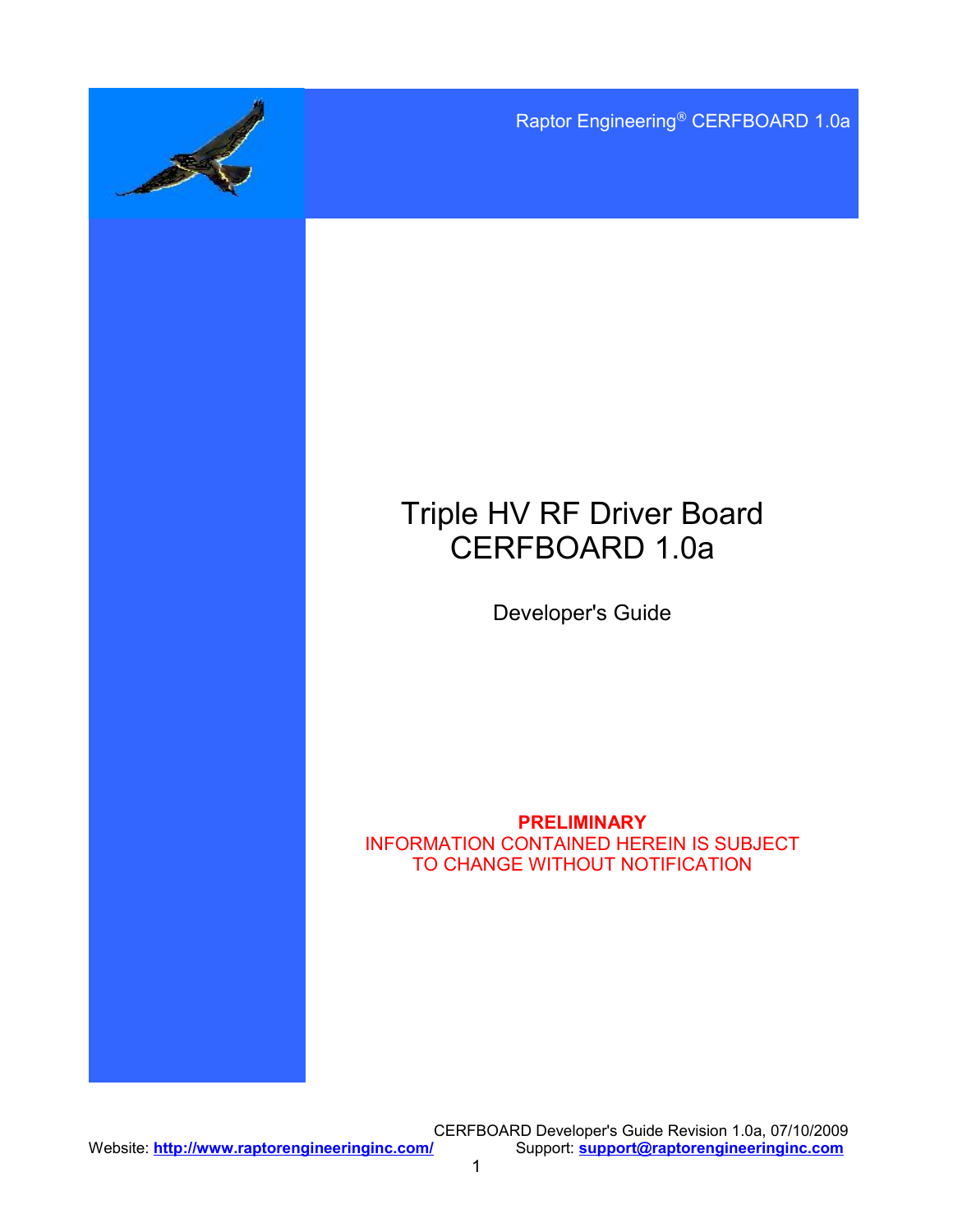# **Chapter 1 Introduction to the CERFBOARD**

## **OVERVIEW**

The Raptor Engineering Triple HV RF Driver Board [CERFBOARD] is comprised of three 45MHz 1200V MOSFET switches and associated driver circuitry. It features an ultra-low 1200V to 0V transition time of <5ns, and is ideally suited for both class E RF amplifiers and research into high voltage transient effects. The IXYSRF IXZ308N120 switching devices are coupled with IXYSRF DEIC421 drivers, allowing lightning fast switching of pulsed high voltage loads at currents up to 40A.

The CERFBOARD can be readily used with any FPGA that makes a Digilent-compatible 40-pin expansion header available, such as the Raptor Engineering VDFPGA series of development boards. Extensive isolation between the driver and the input signals, as well as large independent groundplanes and the ultra-low-inductance DE375 packaging, eliminate source interference and self oscillation. Proprietary power rail tap circuitry protects the delicate isolation and drive chips from the effects of a nearby HV arc.

Usage is a simple as outputting a CMOS signal to the three input pins of the CERFBOARD. An additional auxiliary +12.0V power supply is required for proper operation; all other necessary power is drawn from the 40-pin interface. To avoid permanent hardware damage, **do not apply more than +13.0V continuously to the auxiliary power connector.**

Output connectors are high voltage SMA style; all other connections are standard 2-pin male headers.



### **HARDWARE**

| <b>Interface Header</b><br><b>Pin Number:</b> | <b>Pin Description:</b> | Interface Header<br>Pin Number: | <b>Pin Description:</b> |
|-----------------------------------------------|-------------------------|---------------------------------|-------------------------|
|                                               | <b>DGND</b>             |                                 | RF Channel 2 IN         |
|                                               | $+3.3V$                 | 9                               | RF Channel 3 IN         |
| 5                                             | RF Channel 1 IN         | All other pins                  | N/C                     |

2

CERFBOARD Developer's Guide Revision 1.0a, 07/10/2009